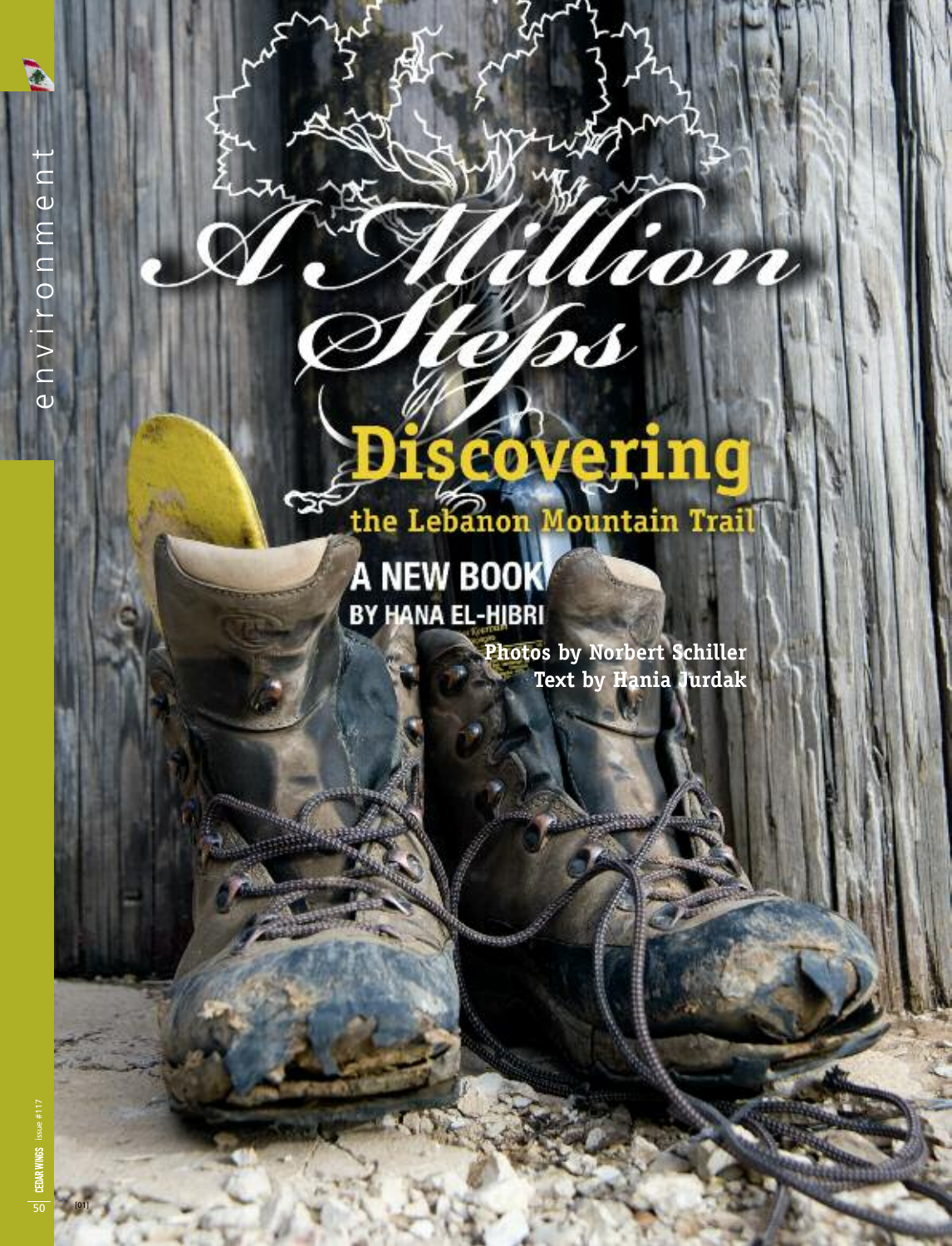

"We set off. Wow, I am actually doing this! Walking the length of Lebanon. All 440 km of it. I have no doubt I can do this. There can be no room for doubt when one undertakes a challenge like this. Doubt sets you up for discouragement and failure," writes Lebanese author and hiker Hana El-Hibri, in

her new book *A Million Steps: Discovering the Lebanon Mountain Trail* documenting her journey across the Lebanon Mountain Trail, spanning the country from north to south.

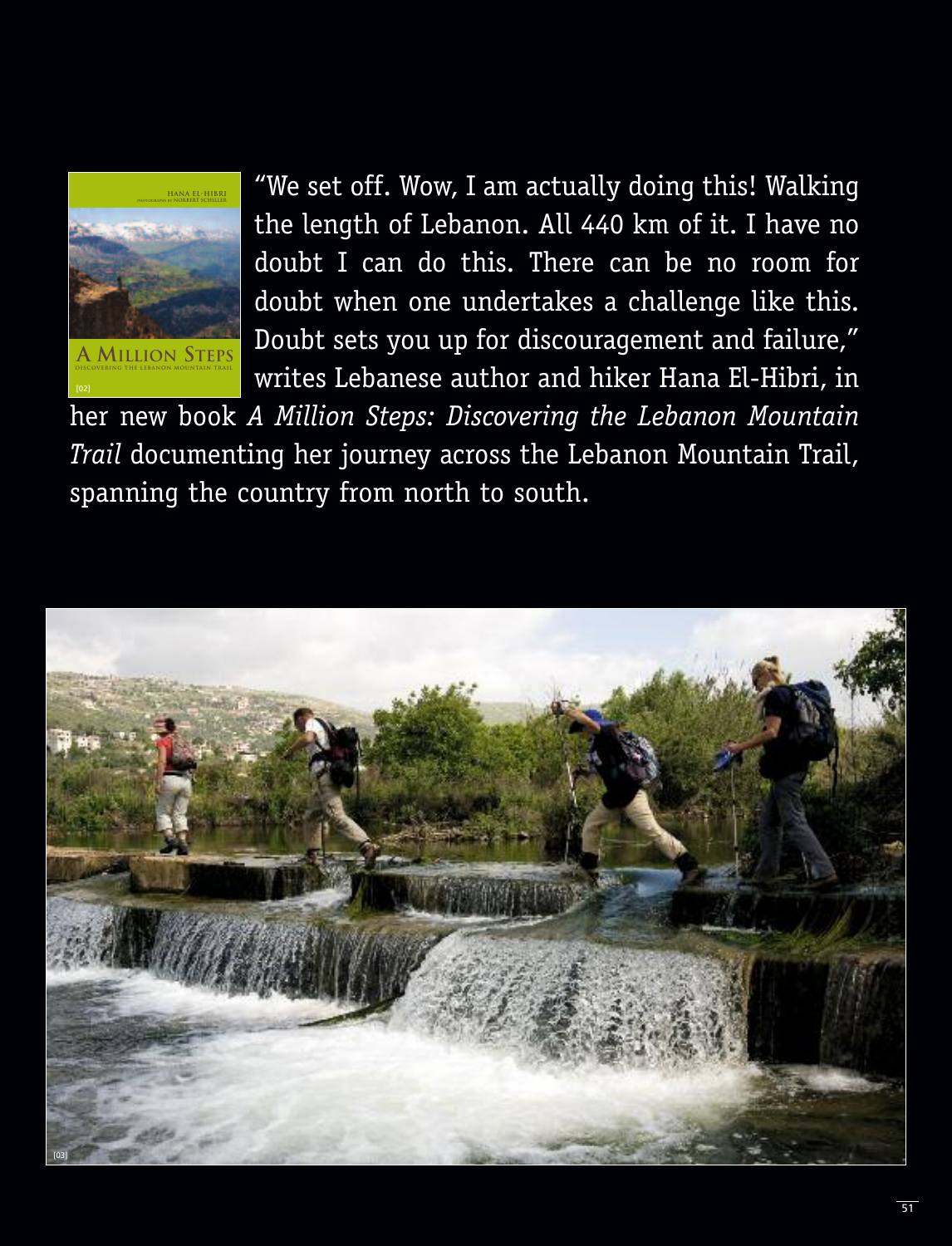



El-Hibri's debut release, *A Million Steps* takes you on a journey to a littlebefore-seen world, a side of Lebanon that cannot be reached by car or plane but simply on foot. Self-published, with text accompanied by the stunning photography of Norbert Schiller, the book is a vibrant and touching journey that reveals the true beauty of Lebanon and its people, one step at a time. How did it all begin?

In April 2009, El-Hibri was among the first group of hikers to walk the entirety of the Lebanon Mountain Trail (LMT) from north to south, a 440km path winding through the Lebanese mountains. The hike was arranged by the Lebanon Mountain Trail Association, and the trail itself was created by Lebanese-owned ECODIT, an international environmental consulting firm.

The thru-walk's mission? To bring awareness to Lebanon's environmental and rural issues as well as push for legislation that protects the land and its species. The trek quickly gained international attention. El-Hibri decided to continue the call for ecological conservation, writing what became *A Million Steps*, a compilation of her daily impressions, which she documented every night of the voyage, sometimes by candlelight.

The core team of hikers consisted of six people, half of them Lebanese and half European, joined by others in different phases of the journey and hiking from 1-30 April 2009 with only four days of rest, on a trail ranging from 800-1900m of elevation. Throughout the journey, the group practiced responsible mountain hiking, avoiding leaving a trace

wherever they went and leaving as little impact as possible on nature and its species.

Having been abroad most of her youth and having returned to Lebanon in 2003, the hike for El-Hibri was a journey of discovery. Her vivid descriptions bring the splendor of the LMT to life. The trail holds a rich diversity she explores with a hiker's intimate perspective, appreciating each element of nature like an individual piece of art. With only a few words, she takes you there. For example, she writes: "A dusty footpath leads down into the valley and to a sunlit glade, where a babbling brook – the spring of Ain Douraya – empties into a series of placid pools of crystal clear water. We fill our water bottles amid a chorus of crickets and frogs."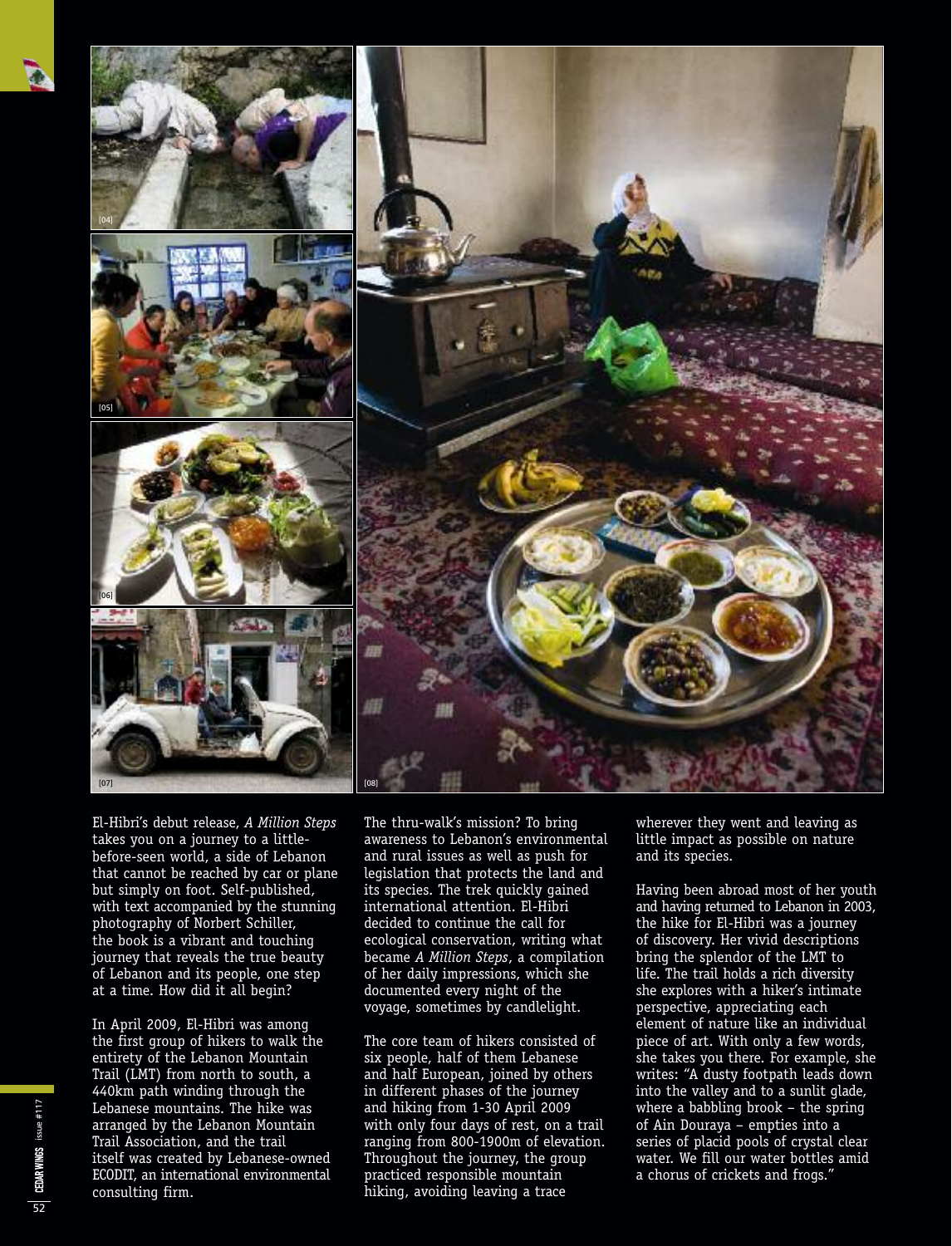

Several aspects of her journey left a lasting impression on her memory – as they do on readers. One aspect is the wide range of animal and plant species - from marigolds to poppies, junipers to cedars, storks to goats and much more. "Every single day of the 26 hiking days, I encountered new flowers. Relative to the size of our country, that's really quite amazing," she says.

Another aspect is the country's rich topography: mountains, grassy plains, encountering valleys, forests, highlands, rivers, and lakes. She writes: "It never ceases to amaze me how frequently, and within such a short space of time, the scenery changes: the color of the soil, the trees and flowers, the rock, moving from soft hills to dramatic gorges".

The vast history she encounters is also startling, with ancient ruins from many ancient civilizations dotting the trail. She says: "We were practically walking on history. Every day, we encountered a new layer of history, from Byzantine churches to Crusader forts and Ottoman bridges".

But her journey is about the beauty not only in nature but also in the people along the LMT. Passing through 75 villages, El-Hibri and her team are treated to true Lebanese hospitality. The book offers intimate portraits of some of the villagers who welcome the hikers into their homes and share their food and stories. El-Hibri gains a deep sense of heritage, as she stays with families of all confessions, professions, political

affiliations and personalities. Regardless of their traditions, the villagers all share the true Lebanese trait of warmth and generosity, and they add an unexpected but poignant aspect to her story: "Along the way, we stayed in guesthouses, family-run hotels, and the homes of people of all different religions and backgrounds, gaining a very intimate glimpse of their lives and problems." But what did these people have in common?

**[01]** . **[02]** . Front Cover of *A Million Steps: Discovering the Lebanon Mountain Trail*. Text by Hana El Hibri, Photography by Norbert Schiller. April 2010. Hardcover with jacket. 288 pp. \$60/90,000 LL

- 
- 
- 
- 
- **[03]** . **[04]** . **[05]** . **[06]** . **[07]** . **[08]** . **[09]** .
- **[10]** .

CEDAR WINGS issue #117 issue #117 54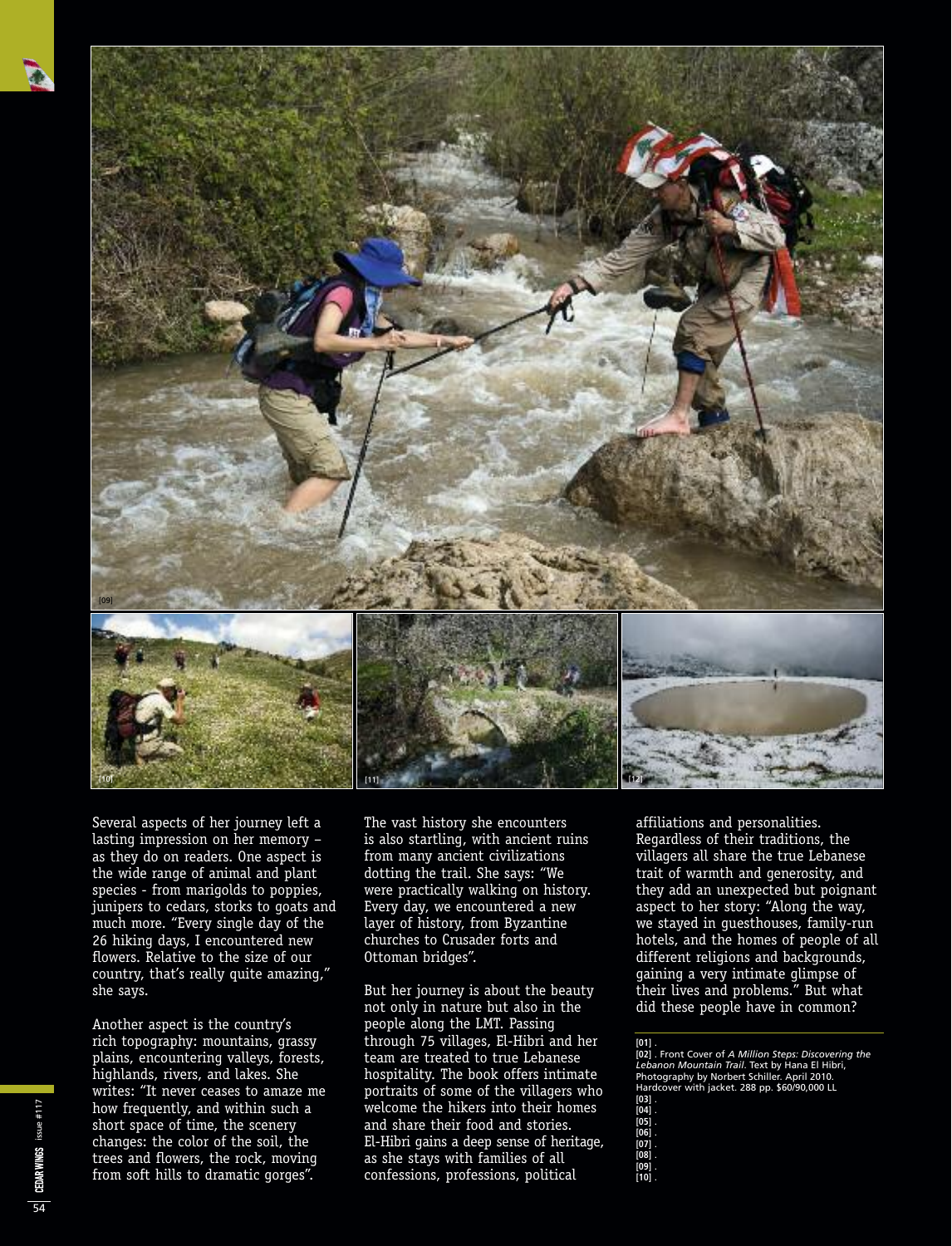

"Despite their different traditions, they had one unifying unmistakable thing in common: hospitality, generosity, and friendliness. This thread running down the length of the country may well be the essence of Lebanon," says El-Hibri, or as she puts it in one of her chapters: "The front door remains open as is customary in many village homes".

Of course, no million-step journey is clear of setbacks. Her journey had its fair share, from minor illness to heavy rain and lightning at high altitudes. Yet positivity, she notes, is part of the hiker's spirit.

*A Million Steps* also abounds with reflection: "One day, toward the end of our journey, we were sitting having our mid-day bite, I looked at everybody's faces, and they all looked so serene. Our daily problems were finding something to eat, somewhere to sleep, and reaching our daily destination on foot. Going back to basics is truly energizing and rejuvenating. There's

a huge value in being away from everything manmade, in tune with the natural rhythm of life".

**[11]** . **[12]** . **[13]** . **[14]** . **[15]** . **[16]** .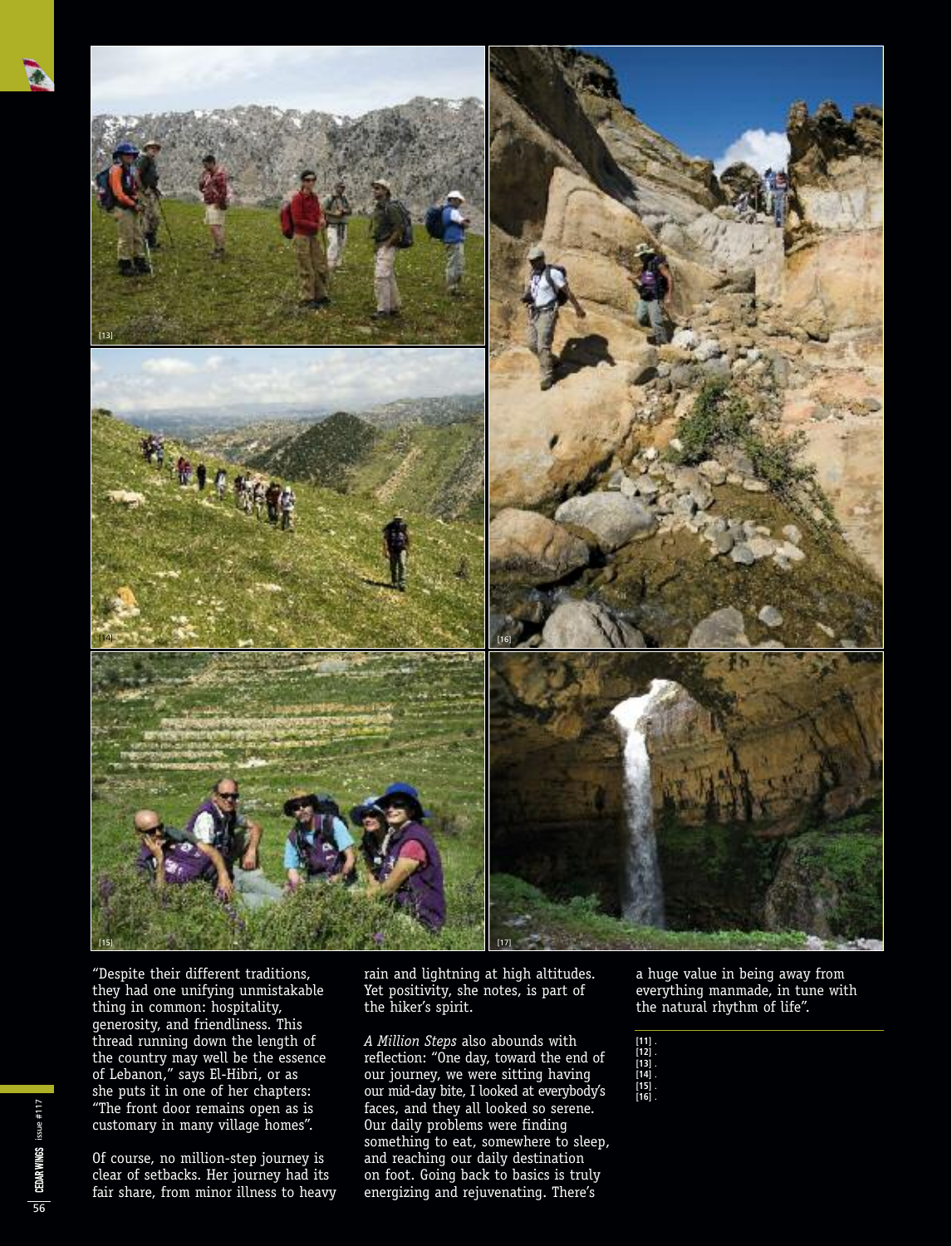





Clearly, there was more to her trek than the destination, as she notes in her introduction to the book: "The journey and what you learn and take from it is equally important. I have also found that many people don't appreciate just how far determination can take you. It is usually far beyond what you perceive your limits to be… Being an Arab and a mother of three, I recognize that my 'unconventional' pursuits do arouse people's interest and attention. In doing so, I hope that

they may also inspire others to dare to leave their comfort zones and seek new challenges, even if it's just signing up for that exercise class they have been putting off".

As for the book's desired impact, she notes: "Even though it is supposed to make you feel good, the book has an underlying message: that our natural heritage is endangered. If people become aware of that precious heritage, they would make conscious effort to

help preserve it. It's a duty we owe to our kids. It takes all types of people to achieve that goal. This is my contribution to that cause".

**Visit www.trekkinglebanon.com and www.lebanontrail.org for more information.**

**For information on purchasing the book contact www.tpbooksonline.com. Also sold at major bookstores.**

**[17]** . **[18]** . **[19]** .

CEDAR WINGS issue #117 58

issue #117